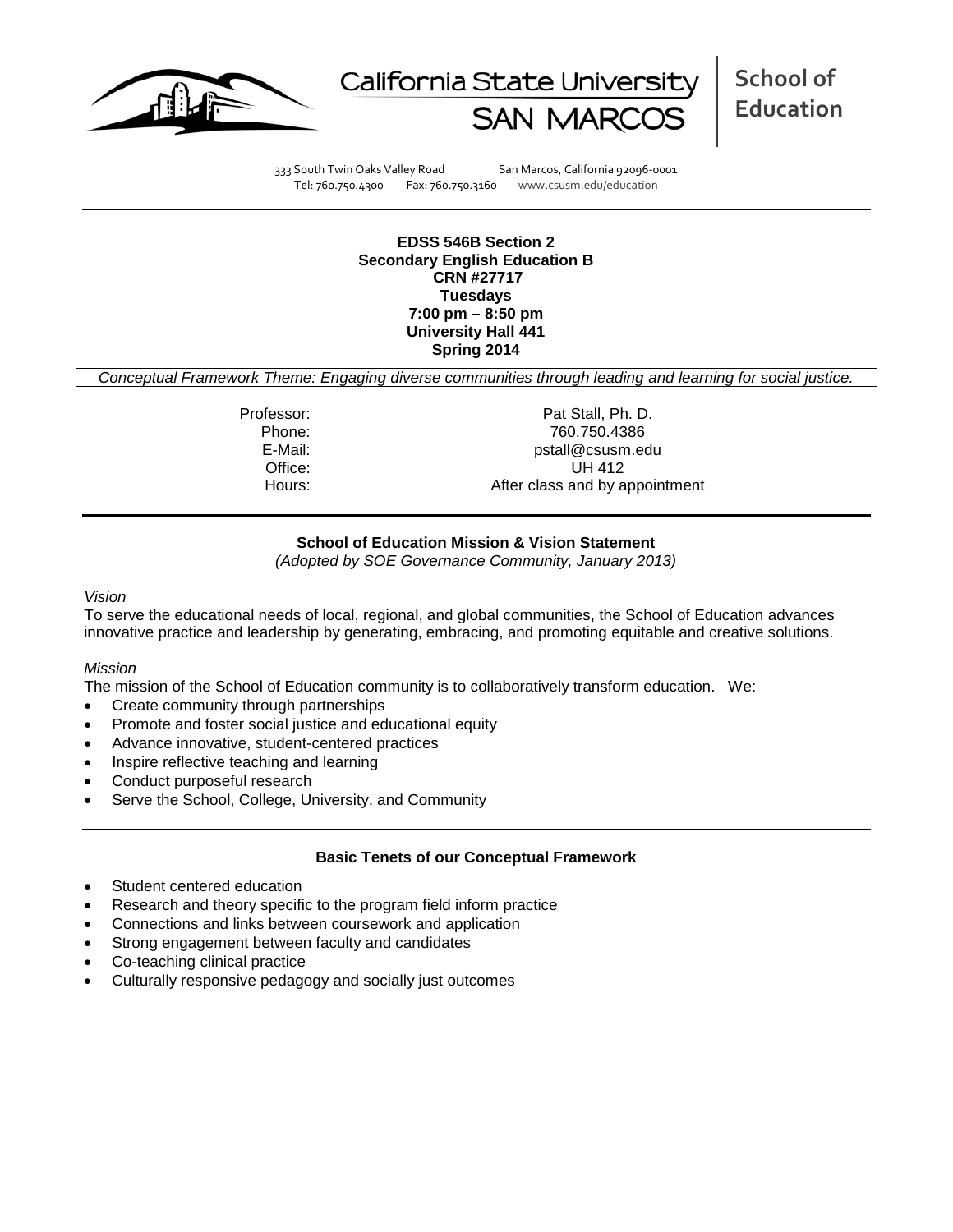#### **EDSS 546B SECONDARY ENGLISH METHODS COURSE WORK INFORMATION & REQUIREMENTS**

#### **Course Description**

Focuses on developing and understanding of theory, methodology, and assessment of English in integrated and inclusive secondary classrooms: Part B. *Prerequisite: EDSS 546A.*

#### **Course Prerequisites**

Admission to the Single Subject Program, EDUC 350, EDUC 364, & EDUC 422

#### **Authorization to Teach English Learners**

This credential program has been specifically designed to prepare teachers for the diversity of languages often encountered in California public school classrooms. The authorization to teach English learners is met through the infusion of content and experiences within the credential program, as well as additional coursework. Candidates successfully completing this program receive a credential with authorization to teach English learners. *(Approved by CCTC in SB 2042 Program Standards, August 02)*

#### **Teacher Candidate Learning Outcomes**

Teacher Candidates will be required to complete a Teaching Performance Assessment, show proof of Teacher Performance Expectations and complete critical assessment tasks- specific assignments for this course. It is the teacher candidates responsibility to understand expectations and complete assignments by stated due dates.

#### **California Teacher Performance Assessment (CalTPA)**

Beginning July 1, 2008 all California credential candidates must successfully complete a state-approved system of teacher performance assessment (TPA), to be embedded in the credential program of preparation. At CSUSM this assessment system is called the CalTPA or the TPA for short. To assist your successful completion of the TPA, a series of informational seminars are offered over the course of the program. TPA related questions and logistical concerns are to be addressed during the seminars. Your attendance to TPA seminars will greatly contribute to your success on the assessment. Additionally, SoE classes use common pedagogical language, lesson plans (lesson designs), and unit plans (unit designs) in order to support and ensure your success on the TPA and more importantly in your credential program. The CalTPA Candidate Handbook, TPA seminar schedule, and other TPA support materials can be found on the SoE website:

<http://www.csusm.edu/education/CalTPA/ProgramMaterialsTPA.html>

## **School of Education Attendance Policy**

Due to the dynamic and interactive nature of courses in the School of Education, all candidates are expected to attend all classes and participate actively. At a minimum, candidates must attend more than 80% of class time, or s/he may not receive a passing grade for the course. Should the candidate have extenuating circumstances, s/he should contact the instructor as soon as possible. *(Adopted by the COE Governance Community, December, 1997).*

## **Teacher Candidates with Disabilities Requiring Reasonable Accommodations**

Teacher candidates with disabilities who require reasonable accommodations must be approved for services by providing appropriate and recent documentation to the Office of Disable Student Services (DSS). This office is located in Craven Hall 4300, and can be contacted by phone at (760) 750-4905, or TTY (760) 750-4909. Candidates authorized by DSS to receive reasonable accommodations should meet with their instructor during office hours or, in order to ensure confidentiality, in a more private setting.

## **All University Writing Requirement**

The writing requirement of 2500 words will be met through reading responses, teacher interview, strategy matrix, lesson plan and unit plan.

## **CSUSM Academic Honesty Policy**

"Students will be expected to adhere to standards of academic honesty and integrity, as outlined in the Student Academic Honesty Policy. All written work and oral presentation assignments must be original work. All ideas/materials that are borrowed from other sources must have appropriate references to the original sources. Any quoted material should give credit to the source and be punctuated with quotation marks.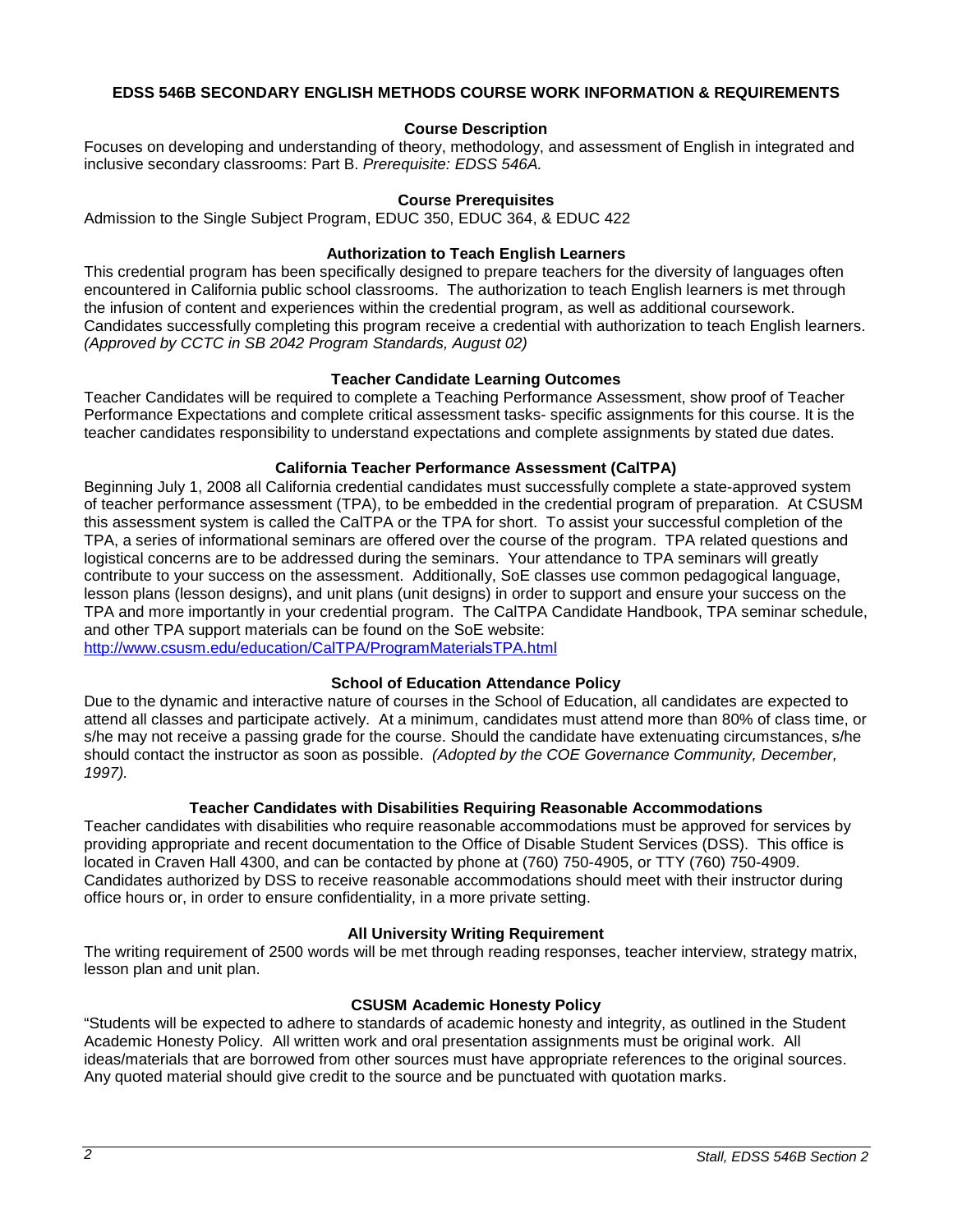Students are responsible for honest completion of their work including examinations. There will be no tolerance for infractions. If you believe there has been an infraction by someone in the class, please bring it to the instructor's attention. The instructor reserves the right to discipline any student for academic dishonesty in accordance with the general rules and regulations of the university. Disciplinary action may include the lowering of grades and/or the assignment of a failing grade for an exam, assignment, or the class as a whole."

Incidents of Academic Dishonesty will be reported to the Dean of Students. Sanctions at the University level may include suspension or expulsion from the University.

### **Plagiarism:**

As an educator, it is expected that each candidate will do his/her own work, and contribute equally to group projects and processes. Plagiarism or cheating is unacceptable under any circumstances. If you are in doubt about whether your work is paraphrased or plagiarized see the Plagiarism Prevention for Students website [http://library.csusm.edu/plagiarism/index.html.](http://library.csusm.edu/plagiarism/index.html) If there are questions about academic honesty, please consult the University catalog.

#### **Use of Technology**

Candidates are expected to demonstrate competency in the use of various forms of technology (i.e. word processing, electronic mail, Moodle, use of the Internet, and/or multimedia presentations). Specific requirements for course assignments with regard to technology are at the discretion of the instructor. Keep a digital copy of all assignments for use in your teaching portfolio. All assignments will be submitted online, and some will be submitted in hard copy as well. Details will be given in class.

#### **Electronic Communication Protocol**

Electronic correspondence is a part of your professional interactions. If you need to contact the instructor, e-mail is often the easiest way to do so. It is my intention to respond to all received e-mails in a timely manner. Please be reminded that e-mail and on-line discussions are a very specific form of communication, with their own nuances and etiquette. For instance, electronic messages sent in all upper case (or lower case) letters, major typos, or slang, often communicate more than the sender originally intended. With that said, please be mindful of all e-mail and on-line discussion messages you send to your colleagues, to faculty members in the School of Education, or to persons within the greater educational community. All electronic messages should be crafted with professionalism and care.

Things to consider:

- Would I say in person what this electronic message specifically says?
- How could this message be misconstrued?
- Does this message represent my highest self?
- Am I sending this electronic message to avoid a face-to-face conversation?

In addition, if there is ever a concern with an electronic message sent to you, please talk with the author in person in order to correct any confusion.

#### **Assessment of Professional Dispositions**

Assessing a candidate's dispositions within a professional preparation program is recognition that teaching and working with learners of all ages requires not only specific content knowledge and pedagogical skills, but positive attitudes about multiple dimensions of the profession. The School of Education has identified six dispositions – social justice and equity, collaboration, critical thinking, professional ethics, reflective teaching and learning, and life-long learning—and developed an assessment rubric. For each dispositional element, there are three levels of performance - *unacceptable*, *initial target*, and *advanced target*. The description and rubric for the three levels of performance offer measurable behaviors and examples.

The assessment is designed to provide candidates with ongoing feedback for their growth in professional dispositions and includes a self-assessment by the candidate. The dispositions and rubric are presented, explained and assessed in one or more designated courses in each program as well as in clinical practice. Based upon assessment feedback candidates will compose a reflection that becomes part of the candidate's Teaching Performance Expectation portfolio. Candidates are expected to meet the level of *initial target* during the program.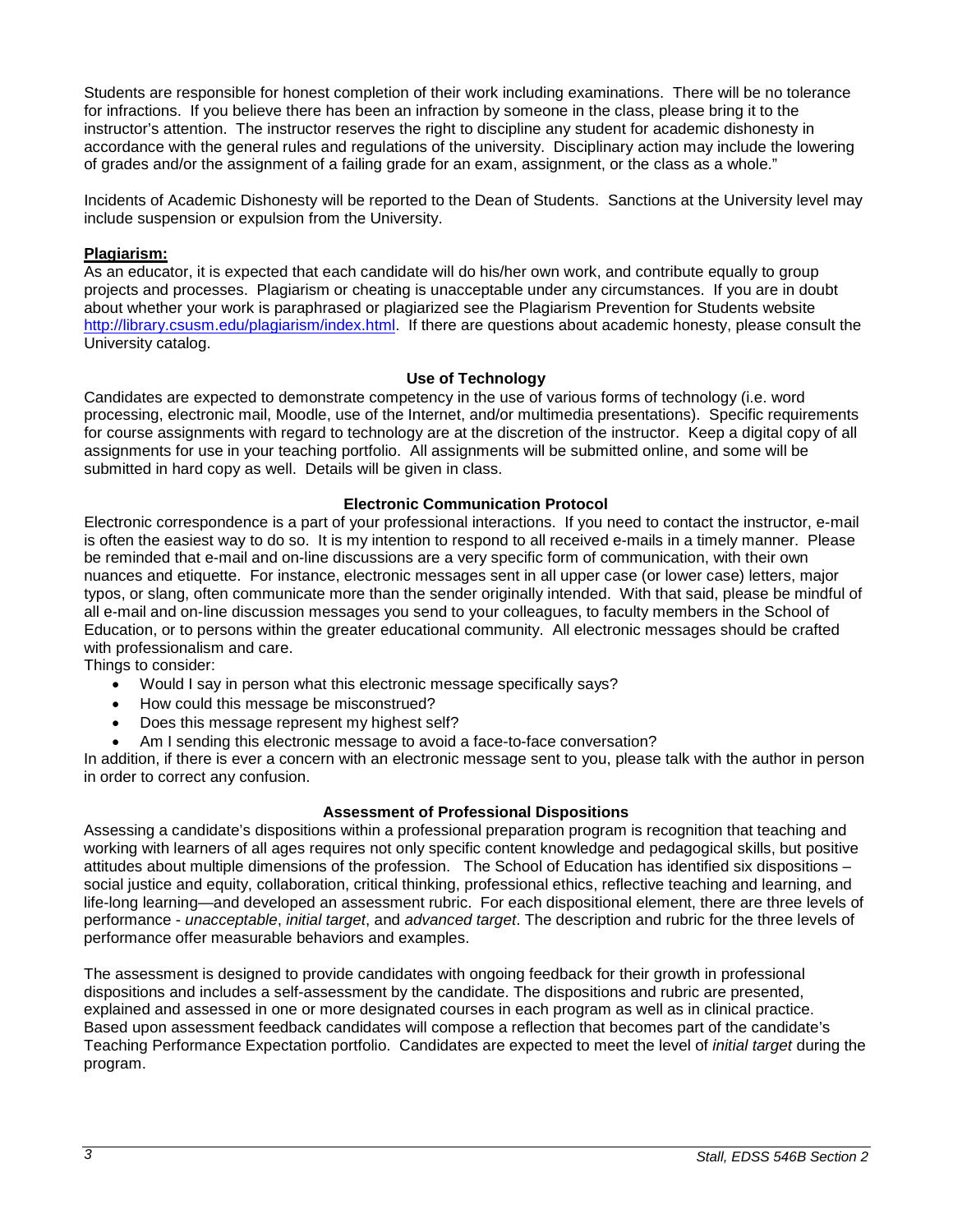### **EDSS 546B SECONDARY ENGLISH METHODS COURSE DESCRIPTION & REQUIREMENTS**

## **Course Description**

EDSS 546B (2 units) Secondary English Education B

Focuses on developing an understanding of theory, methodology and assessment of English in integrated and inclusive secondary classrooms; Part B. *This course is aligned with California's SB 2042 Standards.* 

**In this course, students will explore theories and strategies for teaching all facets of language arts: speaking, listening, reading, writing, thinking, viewing and collaborating (although these are artificial separations), paying particular attention to scaffolding student learning for access and success. Students will be required to apply their learning in related assignments and clinical practice experiences during teaching and/or observations.**

#### **Required Texts and References**

Burke, Jim. *The English Teacher's Companion.* Portsmouth: Boynton/Cook, 1999. Graff, Gerald and Birkenstein, Cathy. "They Say/I Say": W.W. Norton and Company, Inc. 2010. California's Common Core Standards for English Language Arts and Literacy in History/Social Studies, Science and Technical Subjects.<http://www.cde.ca.gov/re/cc/tl/whatareccss.asp> They Say, I Say Blog <http://www.theysayiblog.com/>

#### **Course Requirements**

Teacher education is a professional preparation program. It is expected that teacher candidates will come to class prepared to discuss the readings, submit required assignments, and participate in class activities. Teacher candidates are expected to adhere to academic honesty and integrity, standards of dependability, confidentiality and writing achievement. Because it is important for teachers to be able to effectively communicate their ideas to students, parents, colleagues, and administrators, writing that is original, clear and error-free is a priority for the School of Education.

#### **It is expected that work will be turned in on time. Late work will not be accepted. Please discuss individual issues with the instructor.**

## **Teacher Performance Expectation (TPE) Competencies**

This course is designed to help teachers seeking the Single Subject Credential to develop the skills, knowledge, and attitudes necessary to assist schools and districts in implementing an effective program for all students in the area of English/Language Arts. The successful candidate must be able to demonstrate their understanding and ability to apply each of the TPE's, that is, merge theory and practice in order to realize a comprehensive and extensive educational program for all students. This course will emphasize the following TPEs:

| <b>TPE</b>                                                        | How assessed                  |
|-------------------------------------------------------------------|-------------------------------|
| TPE 1B - Subject-Specific Pedagogical Skills for Single Subject   | ELD Infused Lesson Design and |
| <b>Teaching Assignments</b>                                       | Reflection on Video-taped     |
| Understands and uses the state-adopted academic content standards | performance                   |
| Develops planning instruction that addresses the standards        |                               |
| Consistently demonstrates the ability to teach to the standards   | <b>ERWC Unit Plan</b>         |
|                                                                   |                               |
|                                                                   | TPA 3 & 4                     |
| TPE 2: Monitoring Student Learning During Instruction             | ELD Infused Lesson Design and |
| Uses progress monitoring during instruction to inform instruction | Reflection on Video-taped     |
| Pace and re-teach content based on assessment evidence            | performance                   |
| Anticipate, check for and address common misunderstandings        |                               |
|                                                                   | TPA 4                         |
| <b>TPE 4 - Making Content Accessible</b>                          | <b>ERWC Unit Plan</b>         |
| States in every lesson plan the State standards                   |                               |
| Uses activities and materials that support stated objectives      | TPA 3 & 4                     |
| Uses multiple ways to reinforce the content of the standard       |                               |
| Follows a logical, sequence of instruction in the lesson plan     |                               |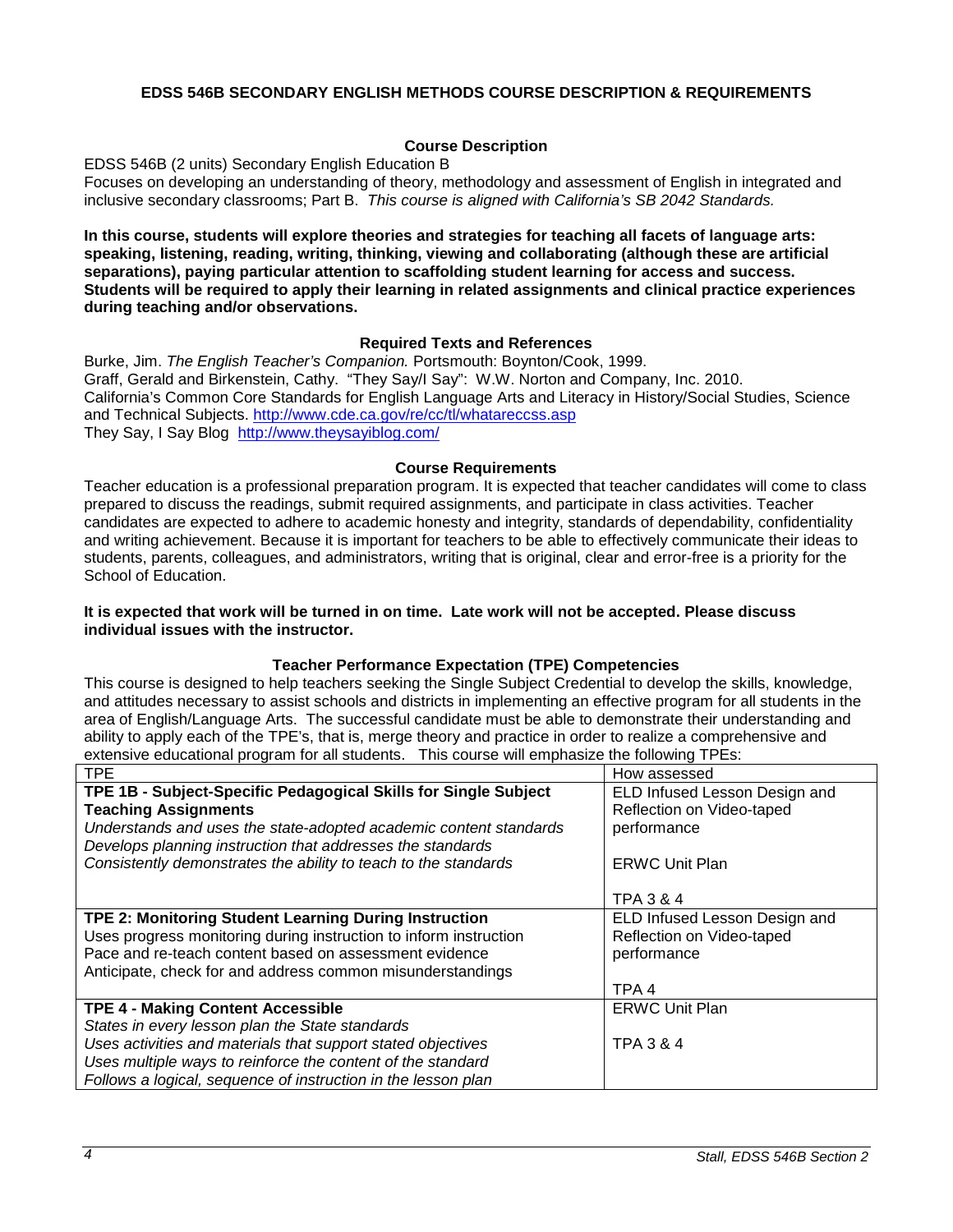| <b>TPE 5 - Student Engagement</b>                                       | ELD Infused Lesson Design and |
|-------------------------------------------------------------------------|-------------------------------|
| Ensures students understand the objective of the lesson                 | Reflection on Video-taped     |
| Actively involves students with the lesson                              | performance                   |
| Uses a variety of strategies to involve the students and increase their |                               |
| understanding of the lessons objectives                                 | <b>ERWC Unit Plan</b>         |
| TPE 6c - Developmentally Appropriate Practices in Grades 9 -12          | ELD Infused Lesson Design and |
| Understanding important characteristics of the learners                 | Reflection on Video-taped     |
| Designing instructional activities                                      | performance                   |
| Providing developmentally appropriate educational experiences           |                               |
|                                                                         | <b>ERWC Unit Plan</b>         |
| TPE 7 - Teaching English Learners                                       | ELD Infused Lesson Design and |
| Applies pedagogy for comprehensive instruction of English learners      | Reflection on Video-taped     |
| Knows and can apply instruction for English Language development        | performance                   |
| Draws upon information about students' backgrounds to build new         |                               |
| knowledge                                                               | <b>TPA 3 &amp; 4</b>          |
| <b>TPE 9 - Instructional Planning</b>                                   | ELD Infused Lesson Design and |
| Establishing academic learning goals                                    | Reflection on Video-taped     |
| Connecting academic content to the students backgrounds, needs, and     | performance                   |
| abilities                                                               |                               |
| Selecting strategies/activities/materials/resources                     | <b>ERWC Unit Plan</b>         |
| <b>TPE 10 - Instructional Time</b>                                      | ELD Infused Lesson Design and |
| Appropriately allocates instructional time to maximize student          | Reflection on Video-taped     |
| achievement                                                             | performance                   |
| Effectively and efficiently maximizes instructional time through        |                               |
| management based on reflection and consultation                         | TPA <sub>4</sub>              |
| Adjusts the use of instruction time to optimize learning opportunities  |                               |
| TPE 14 - Educational Technology                                         | <b>ERWC Unit Plan</b>         |
| Use technology to enhance professional practice                         |                               |
| Apply technology that maximizes student learning                        | Sessions 1& 4                 |

## **Instructor Application of the Attendance Policy**

Due to the dynamic and interactive nature of courses in the CoE, all students are expected to attend all classes and participate actively. At a minimum, a student must attend more than 80% of class time, or s/he may not receive a passing grade for the course at the discretion of the instructor.

*For this course:* If you miss 2 sessions, you are not eligible for an "A." If extenuating circumstances occur, the student should contact the instructor as soon as possible to make appropriate arrangements. Notification of an absence does not constitute an excuse.

## **EDSS 546B SECONDARY ENGLISH METHODS COURSE ASSIGNMENT DESCRIPTIONS**

## **I. Concepts and Essential Questions continued from EDSS 546 A**

#### **Know your students**

How will you get to know your students?

How will this knowledge enhance your teaching and your students' learning? How will you apply and implement this knowledge into your curriculum and your pedagogy? What place does knowledge of your students have in the scaffolding of learning? How and why will you form relationships and communication lines with parents?

#### **Organization and management**

What is the effect of your planning and organization on your students' learning? How will you manage the paper load and provide appropriate and helpful feedback for 175+ students? What role will students play in your organizational and management plan? How will you organize yourself so that you have a life outside your classroom?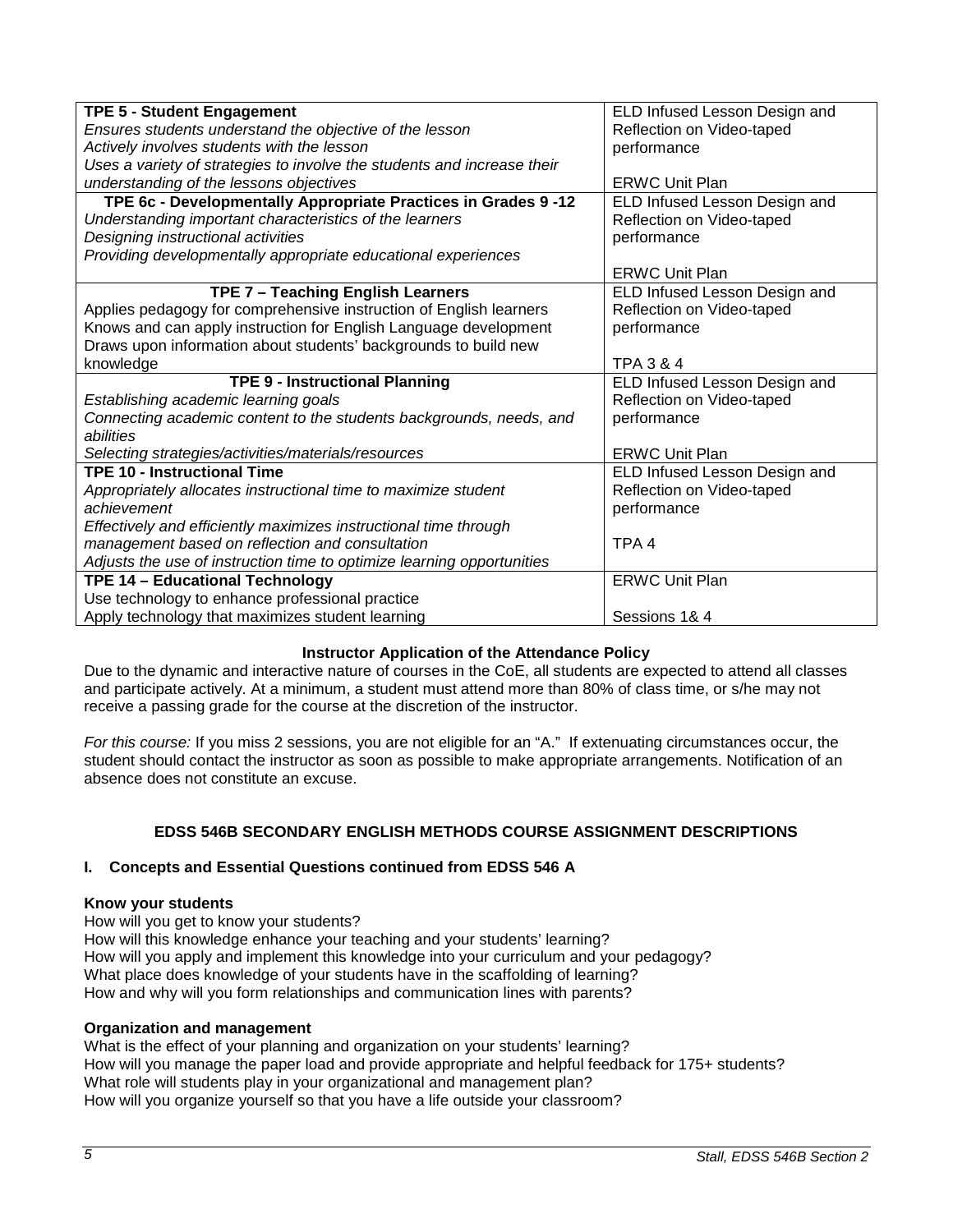## **Academic components of the English classroom**

What is the place of vocabulary in your English classroom?

What is the place of grammar in your English classroom?

What effective, research-based approaches will you use for developing your students' writing proficiency?

How will you teach students to be independent, critical readers and 'comprehenders'?

How will you know students understand and are progressing?

How will you model the [real life power] of lifelong reading, a well-developed vocabulary, and strong writing skills?

## **Critical thinking**

What is the role of inquiry in your English curriculum? How will you use questioning to scaffold understanding and encourage your students' critical thinking? How do conversation and writing help your students to think?

## **Social justice in your English classroom**

What does an effective learning environment in your classroom look like, feel like? How will you develop a community of learners that is inclusive? How will you teach respect through your actions and through your curriculum? How will you ensure that your classroom is student-centered? What place and effect will gender, race, and culture have on learning in your English classroom?

## **Transforming the English classroom for the 21st century**

How will you engage in professional conversations and discussions with colleagues, administrators, and policy makers to effect change in the curriculum?

What expectations do you have for all of your students to become proficient readers and writers as requisites for navigating the  $21<sup>st</sup>$  Century?

## **Course Requirements**

- **Reading Responses (20 pts)**: In order to have effective discussions within our classroom, you will be asked to come to class prepared with the readings for the week. You will hand in reading responses in the format assigned in class or in the course syllabus. *All reading responses should be typed unless the format does not lend itself to word processing.*
- **Unit Plan using ERWC Template (30 pts.**) We will participate in ERWC (Expository Reading and Writing Course) training. Regardless of whether or not you are teaching the class or what grade you are teaching, you will construct a unit using the ERWC template and materials that are appropriate for your class and your grade level. You may make modifications in existing units and use material from the online resources. The purpose is to become familiar with the resources and to practice teaching the knowledge and skills that are integral to the course and imbedded in the Common Core Standards.
- **ELD infused lesson design with reflection on video-taped performance (30 pts.)** In this assignment, you will design a content lesson that is based on a Common core standard and is differentiated for English Learners so as to ensure that your English Learner students have access to the core curriculum. You will implement the lesson, film yourself, and reflect upon your teaching. You will need to obtain permission from each student for the filming. Use the permission forms for TPA 4.
- **Personalized Project (20 pts.)** This assignment is designed to empower you as a teacher. Each site has its individual strengths and challenges. Others may impose what they believe you need but ultimately you are the one guiding 180 or more students throughout the year. In this assignment you will find one area that is a challenge and come up with a plan to work towards making things better.

**Late work** will not be accepted. If you must be absent, your work shall be submitted by the beginning of the class in which it is due and may be done so electronically. Please consult with me should this be necessary.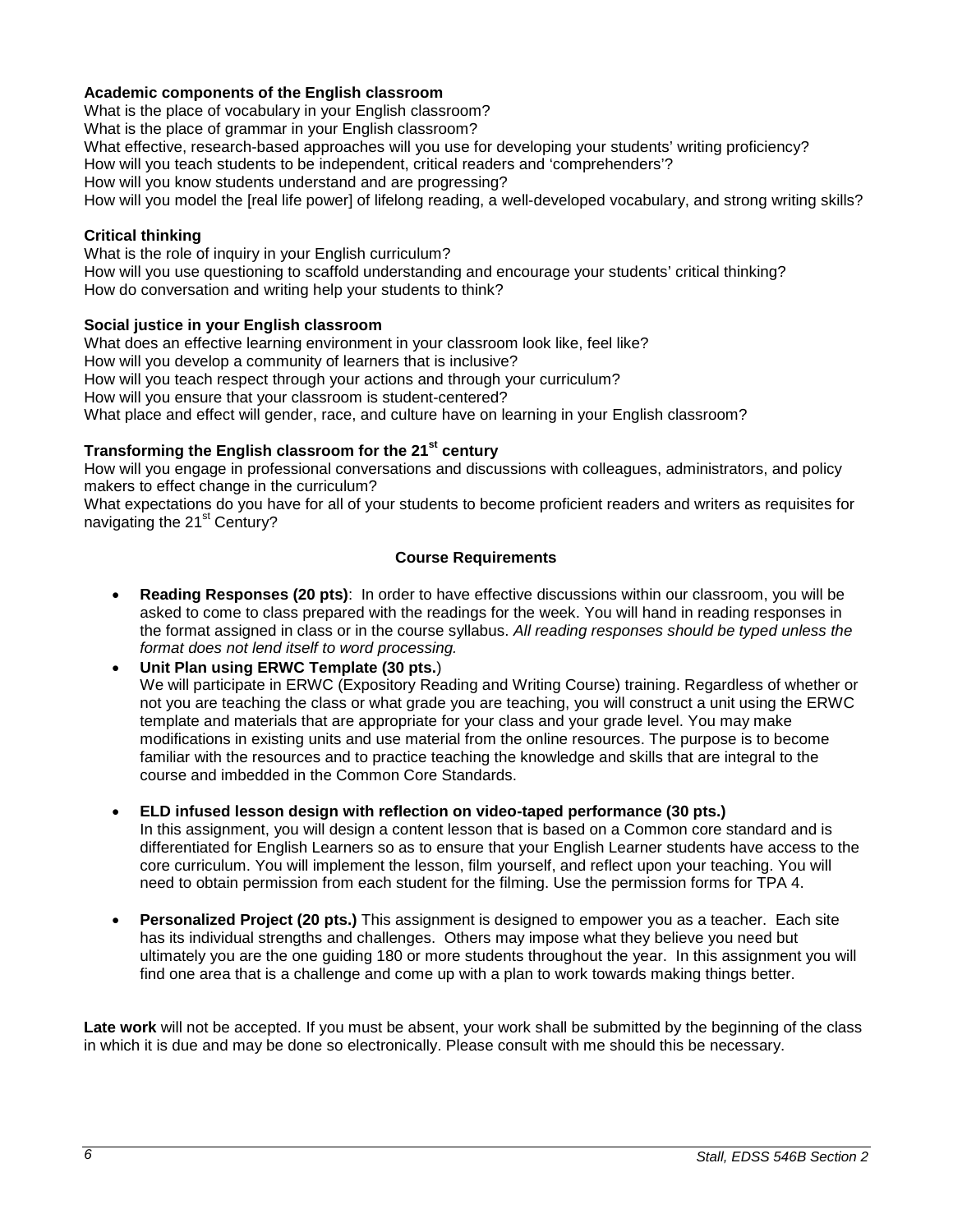## **TENTATIVE CLASS SCHEDULE**

Although this schedule is carefully planned, we will be participating in ERWC training with the SDCOE. As soon as those dates are set, we will necessarily need to modify this schedule.

| <b>Session</b>                | <b>Topic</b>                                    | <b>Your Responsibilities</b>                                    |
|-------------------------------|-------------------------------------------------|-----------------------------------------------------------------|
| #1.                           | <b>Joint Session</b>                            | Bring any overall curriculum guidelines you have for the        |
| 2/21                          | Technology Use: Yours and your                  | classes you are teaching in CPII, e.g. syllabus, semester       |
| Joint session                 | students                                        | calendar/unit overview, etc.                                    |
|                               | Teaching the Big Ideas, Ethics                  |                                                                 |
|                               | and Values                                      | English Teachers Review Chapters 1 and 2 in Burke               |
|                               |                                                 | Soc. St. Teachers review the NCSS Themes of Social Studies,     |
|                               |                                                 | especially noting the "questions" that each theme evokes.       |
|                               |                                                 | http://www.socialstudies.org/standards/strands                  |
|                               |                                                 |                                                                 |
|                               |                                                 | Review and have access to the California Curriculum             |
|                               |                                                 | Frameworks: http://www.cde.ca.gov/ci/cr/cf/allfwks.asp          |
| #2.                           | <b>Social Studies</b>                           |                                                                 |
| 1/28                          |                                                 |                                                                 |
| <b>Social</b>                 |                                                 |                                                                 |
| <b>Studies only</b>           |                                                 |                                                                 |
| #3                            | English Multicultural awareness,                | Review Chapter 4 in Burke with writing poetry and Personal      |
| 2/4                           | bias, stereotype, and                           | Narrative in your head.                                         |
| <b>English only</b>           | perspective.                                    | Reading Response #1                                             |
|                               | Poetry, Personal Narrative,<br>creative writing | Jigsaw "Reading and Writing Poetry: The recommendations of      |
|                               |                                                 | noted poets from many lands on the teaching of poetry in        |
|                               |                                                 | secondary schools," an open access booklet that can be found    |
|                               |                                                 | with the following link.                                        |
|                               |                                                 | http://unesdoc.unesco.org/images/0013/001395/139551e.pdf        |
|                               |                                                 |                                                                 |
|                               |                                                 | Fill in your portion of the Google Doc table. Review the        |
|                               |                                                 | completed table noting similarities and differences, statements |
|                               |                                                 | with which you agree and disagree, surprising statements, etc.  |
|                               |                                                 | You will discuss your thinking in a discussion in class.        |
| #4                            |                                                 |                                                                 |
| 2/11 Social                   |                                                 |                                                                 |
| <b>Studies Only</b>           |                                                 |                                                                 |
| #5                            | Rescheduled to Friday, March                    | Read: They say, I say                                           |
| <b>Rescheduled</b>            | 21 ERWC                                         |                                                                 |
| to March 21                   |                                                 |                                                                 |
|                               |                                                 |                                                                 |
| #6                            |                                                 |                                                                 |
| 2/25 Social                   |                                                 |                                                                 |
| <b>Studies Only</b>           |                                                 |                                                                 |
| #7                            | Grammar, Spelling, and the                      | Review Chapters 7 and 8 in Burke and other                      |
| 3/4                           | <b>Common Core</b>                              | readings posted on Moodle                                       |
| <b>English Only</b>           |                                                 | Due: Reading Response #3                                        |
| #8                            | Joint Session for Lesson and                    | Due: Unit Plan posted on Cougar Courses by 3/25                 |
| 3/11 Joint                    | <b>Unit Planning</b>                            |                                                                 |
| <b>Session</b>                |                                                 |                                                                 |
| #9                            | Start late or meet on Saturday                  | Due: Unit Plan posted on Cougar Courses by 3/25                 |
| 3/18                          |                                                 |                                                                 |
| <b>Social</b>                 |                                                 |                                                                 |
| <b>Studies Only</b>           |                                                 |                                                                 |
| 3/21                          | <b>ERWC Training</b>                            |                                                                 |
| Friday<br><b>English Only</b> |                                                 |                                                                 |
|                               |                                                 |                                                                 |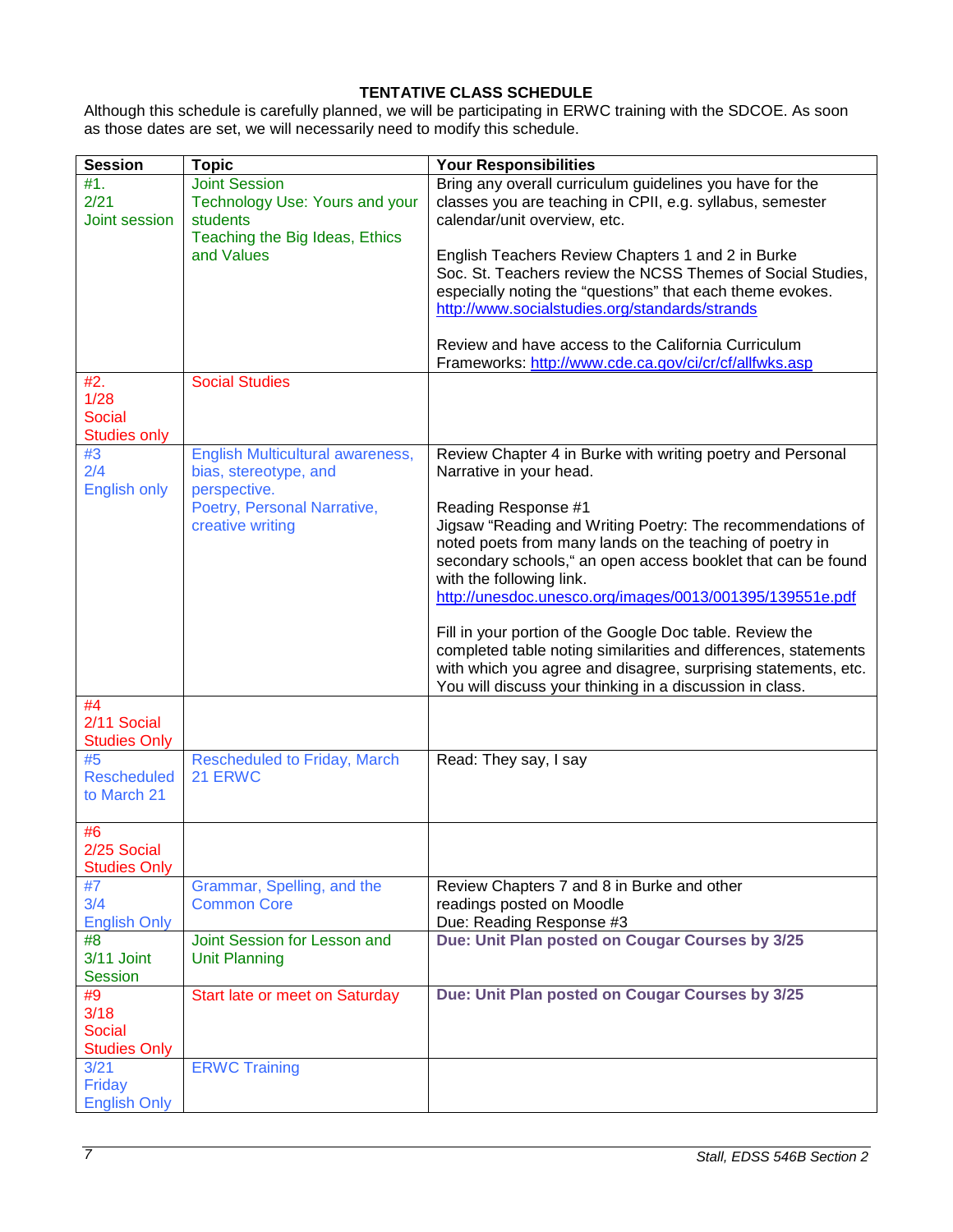| #10<br>3/25                                    | No face-to-face class. Work on<br>Unit plan and post to Cougar                                                                                                           | Due: Unit Plan posted on Cougar Courses by 3/25                                                                                                                                                                                                                                                                                                   |
|------------------------------------------------|--------------------------------------------------------------------------------------------------------------------------------------------------------------------------|---------------------------------------------------------------------------------------------------------------------------------------------------------------------------------------------------------------------------------------------------------------------------------------------------------------------------------------------------|
| no class                                       | Courses.                                                                                                                                                                 |                                                                                                                                                                                                                                                                                                                                                   |
| #11<br>4/1<br><b>English Only</b>              | <b>Challenge and Social Justice</b><br><b>Close reading and Thinking</b><br>Seasons of the English<br><b>Curriculum: Putting it all together</b><br>(Balanced Curriculum | After reading discussion in class.<br>Due: Reading Response #4<br>Reflect on your teaching. Describe 2 practices that you have<br>observed or experienced in the teaching and learning of<br>vocabulary and grammar. Which of these methods do you find<br>most effective and why? How does this match with Jim<br>Burke's advice and strategies? |
| #12 & 13<br>4/8, 4/15<br>no class              | No face-to-face class. Work on<br>ELD video-taped lesson<br>assignment and TPA 4.                                                                                        | DUE: Post ELD infused lesson design and reflection on<br>video-taped performance by 4/15.                                                                                                                                                                                                                                                         |
| #14<br>$4/22$ no<br>class                      | TPA 4 due April 21take a<br>break                                                                                                                                        |                                                                                                                                                                                                                                                                                                                                                   |
| # 15<br>4/29<br><b>Joint</b><br><b>Session</b> | Humanities reflection, Looking<br>ahead to your continued<br>professional development and<br>learning: Attend MA poster<br>session                                       | DUE: Paper copy of Personalized Plans.<br>Share Personalized Plans in small groups                                                                                                                                                                                                                                                                |
| <b>May 16</b><br>Friday<br><b>English Only</b> | <b>ERWC</b> training                                                                                                                                                     |                                                                                                                                                                                                                                                                                                                                                   |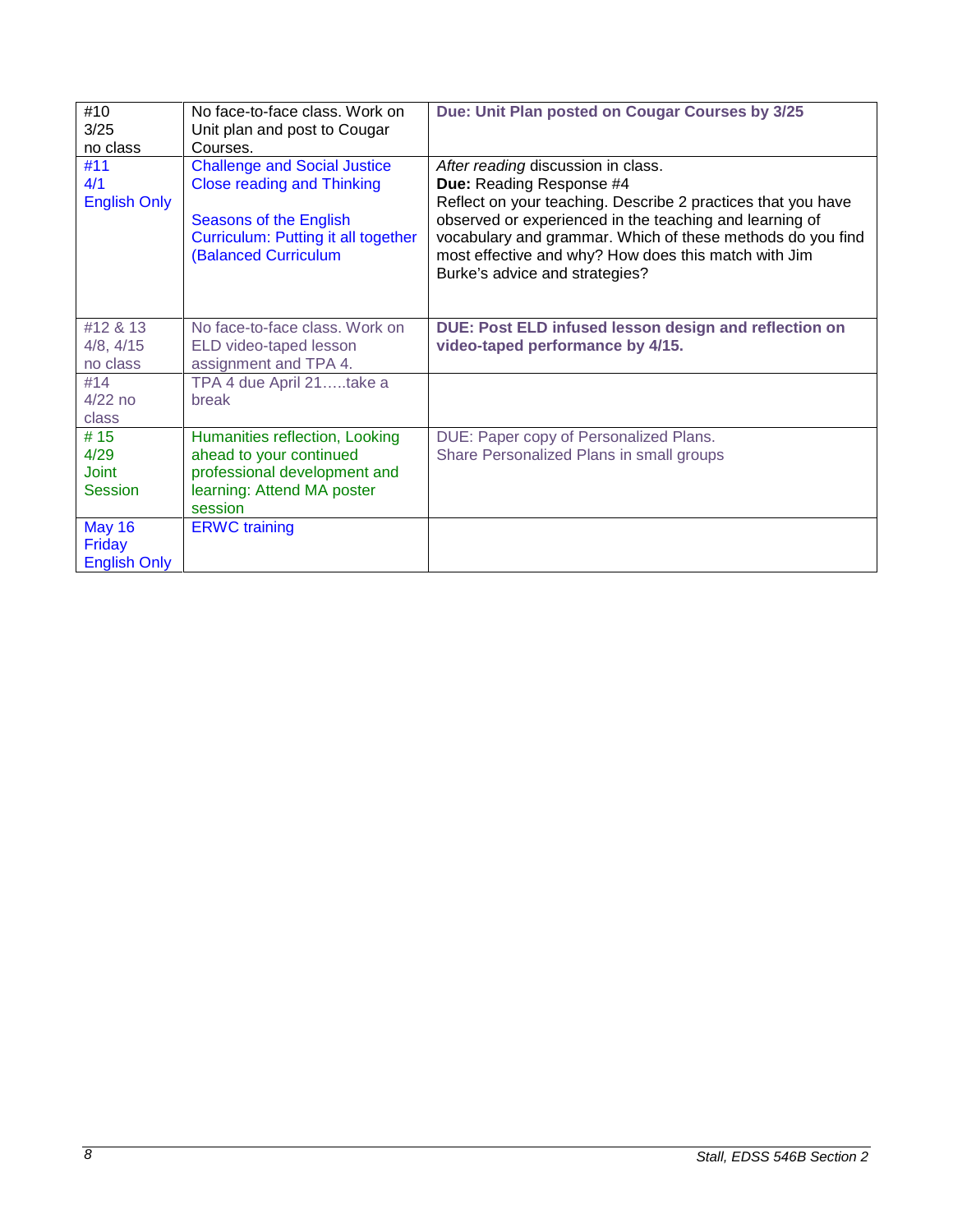#### **Teaching English Learners in Clinical Practice 1 Lesson Design, Implementation, and Reflection**

In this assignment, you will design a content lesson that is based on a Common core standard and CA Content standard and is differentiated for English Learners so as to ensure that your English Learner students have access to the core curriculum. You will also need to include an ELD standard in your lesson plan. You will implement the lesson, videotape it, view the lesson, and reflect upon your teaching. It is not a requirement, but I would suggest that you ask your cooperating teacher to observe you teaching this lesson (or watch the video with you) and use the guide questions in the analysis and reflection to help you reflect on this lesson.

The following information should be included in your write-up.

Design the Lesson

- Information about your whole class, including linguistic background, content and academic language abilities, cultural considerations, and interests. You will likely have some of this information from your student survey.
- Physical, social, and emotional factors that influence the instruction of adolescents and how you use this knowledge to inform your teaching, especially in this particular class.
- Briefly describe the lesson, including content standards, an ELD standard, where the lesson fits into a unit or sequence of instruction, formative and summative assessment. (attach the actual lesson plan as an appendix).
- Describe the adaptations you have made to the lesson to ensure that your English Learners, at their particular levels, can access the curriculum, build academic language skills, and reach the learning goals you have identified for this lesson.
- Describe the assessment based on the content and ELD standards stated

Analyze the lesson after teaching

- Overall, what worked, what did not work, what would you modify the next time you teach the lesson.
- To what extent did the whole class achieve the learning goals?
- Overall, how well did the lesson connect with student backgrounds and interests?
- What will you do for students who did not achieve the learning goals?
- With regard to your English Learners, how well did the lesson work? not work?
- To what extent did the student achieve the content learning goals and the development of English?

Reflect on the lesson

- Given your analysis of this lesson and the student learning, how will you use this information to guide your planning for future lessons?
- What have you learned about the need for making adaptions for English Learners as you plan for differentiated instruction? Cite specific information about the students, your plan for instruction, and the analysis of the lesson to explain your answer.
- What are your professional development goals for continued progress and learning with regard to planning and differentiating instruction for English Learners?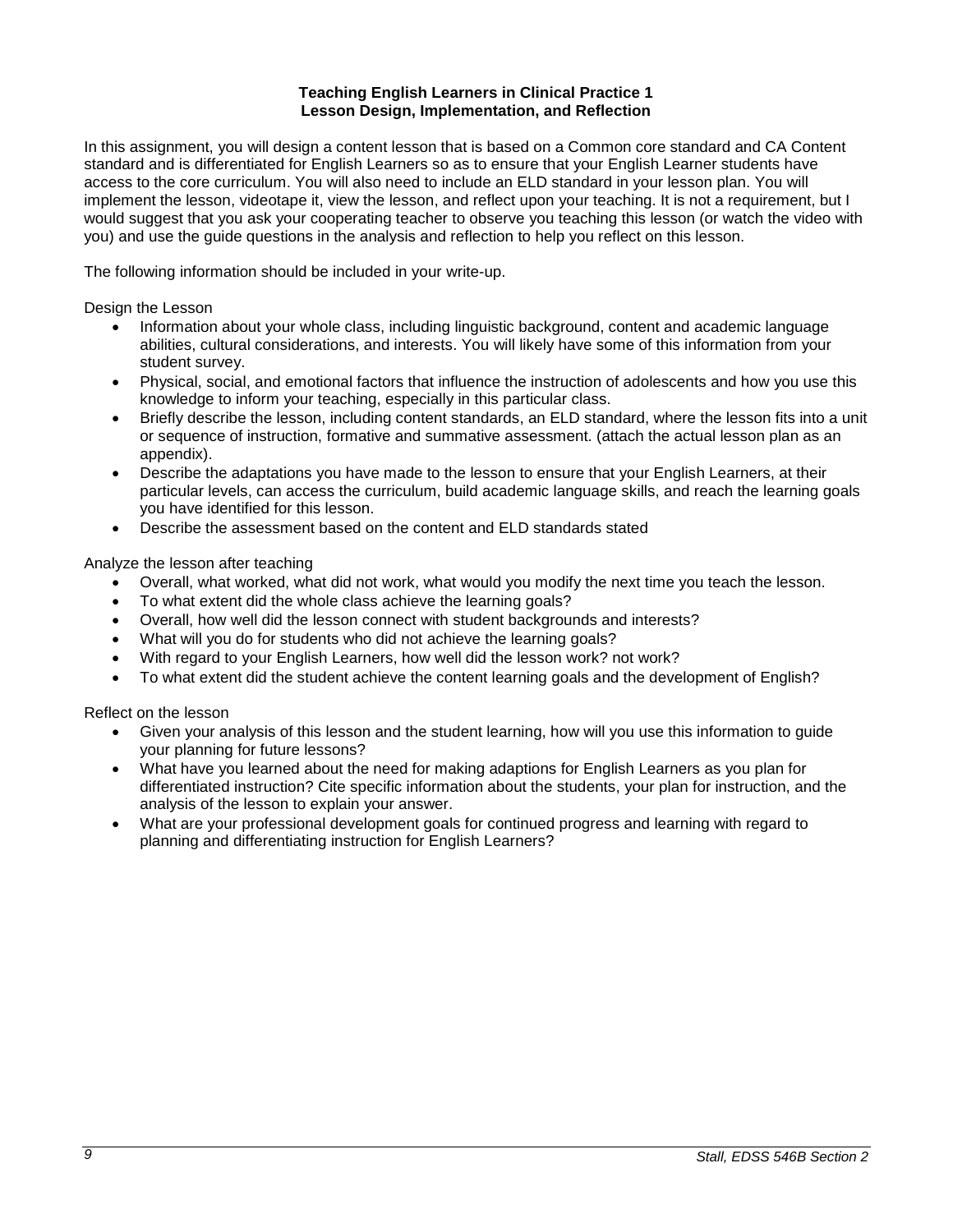## **Rubric Teaching English Learners: Lesson Design, Implementation, and Reflection**

Name\_\_\_\_\_\_\_\_\_\_\_\_\_\_\_\_\_\_\_\_\_\_\_\_\_\_\_\_\_\_\_\_\_\_\_\_\_\_\_\_\_\_Reviewer\_\_\_\_\_\_\_\_\_\_\_\_\_\_\_\_\_\_\_\_\_\_\_\_\_\_\_\_\_\_

All assignment criteria and guide questions should be addressed.

| Criteria                                                                                                                                                                                                                                                                     | Appropriate,<br>relevant,<br>accurate,<br>clear,<br>connected<br>across the<br>reflection (3) | Minimal,<br>limited,<br>inconsistent,<br>ambiguous,<br>weakly<br>connected<br>(2) | Inappropriate,<br>irrelevant,<br>missing,<br>unconnected<br>$(0-1)$ |
|------------------------------------------------------------------------------------------------------------------------------------------------------------------------------------------------------------------------------------------------------------------------------|-----------------------------------------------------------------------------------------------|-----------------------------------------------------------------------------------|---------------------------------------------------------------------|
| Information about your whole class, including linguistic<br>background, content and academic language abilities, cultural<br>considerations, and interests.                                                                                                                  |                                                                                               |                                                                                   |                                                                     |
| Physical, social, and emotional factors that influence the<br>instruction of adolescents and how you use this knowledge to<br>inform your teaching, especially in this particular class.                                                                                     |                                                                                               |                                                                                   |                                                                     |
| Description of the lesson, including content standards, an ELD<br>standard, where the lesson fits into a unit or sequence of<br>instruction, formative and summative assessment.                                                                                             |                                                                                               |                                                                                   |                                                                     |
| Description of the assessment based on the content and ELD<br>standards stated.                                                                                                                                                                                              |                                                                                               |                                                                                   |                                                                     |
| Analysis includes what worked, what did not work, and<br>modifications you would make the next time you teach the lesson.<br>Analysis includes the extent to which the whole class achieved the                                                                              |                                                                                               |                                                                                   |                                                                     |
| learning goals.                                                                                                                                                                                                                                                              |                                                                                               |                                                                                   |                                                                     |
| Analysis includes information regarding how the lesson connected<br>with student backgrounds and interests.                                                                                                                                                                  |                                                                                               |                                                                                   |                                                                     |
| Analysis includes what will you do for students who did not<br>achieve the learning goals.                                                                                                                                                                                   |                                                                                               |                                                                                   |                                                                     |
| Analysis includes the extent to which the lesson worked for your<br>English Learners.                                                                                                                                                                                        |                                                                                               |                                                                                   |                                                                     |
| Analysis includes the extent to which your target English Learner<br>achieved the content learning goals and progressed in the<br>development of English.                                                                                                                    |                                                                                               |                                                                                   |                                                                     |
| Reflection includes how you will use the information from this<br>analysis to guide your planning for future lessons.                                                                                                                                                        |                                                                                               |                                                                                   |                                                                     |
| Reflection includes what you have learned about the need for<br>making adaptions for English Learners as you plan for<br>differentiated instruction. Specific information about the students,<br>plan for instruction, and analysis are cited as evidence and to<br>explain. |                                                                                               |                                                                                   |                                                                     |
| Professional development goals for continued progress and<br>learning with regard to planning and differentiating instruction for<br>English Learners are included.                                                                                                          |                                                                                               |                                                                                   |                                                                     |

Comments: